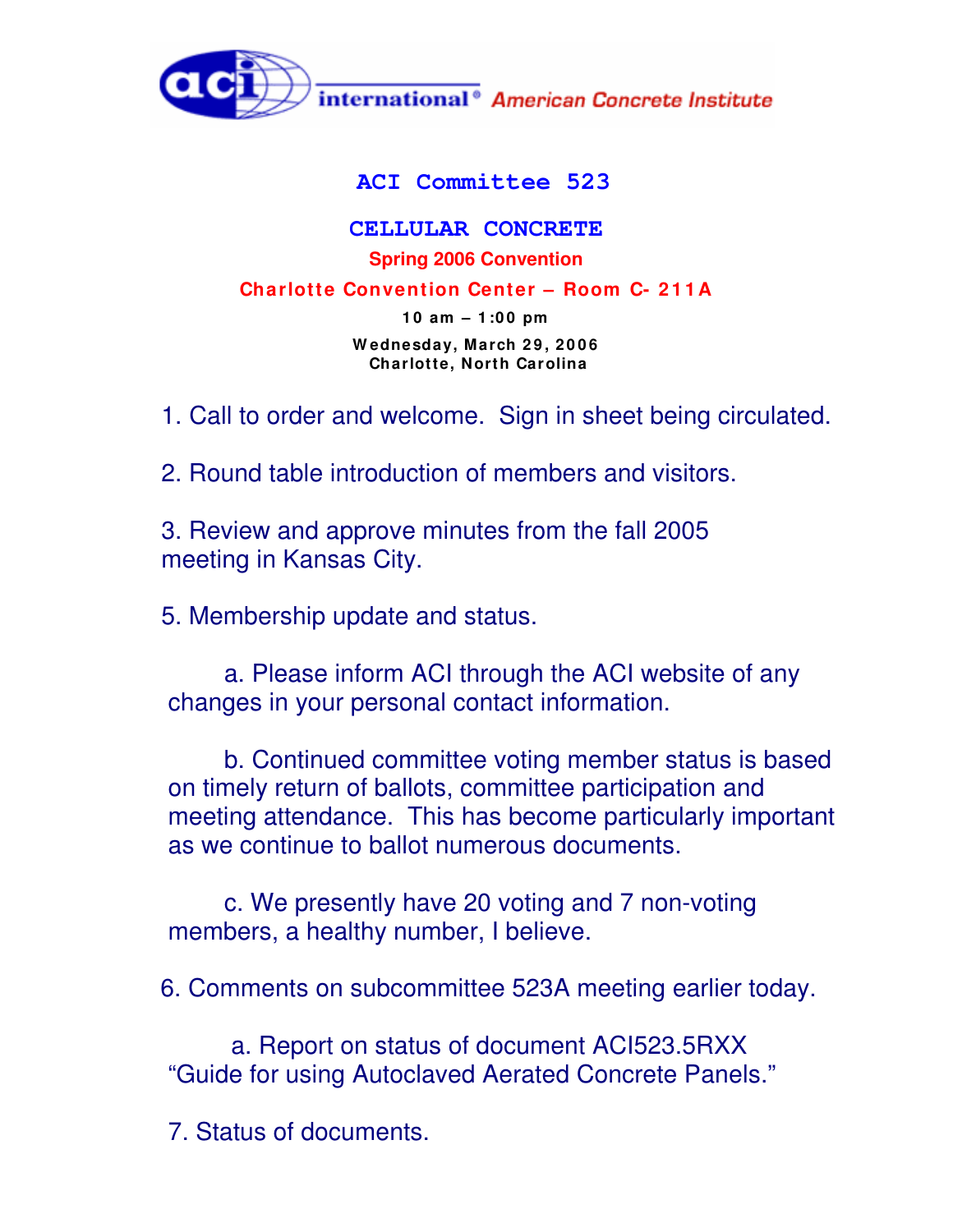Due to our continued efforts on documents 523.1R-.4R and 523.5R this information will be listed for reference and record keeping, but these projects will only proceed after our present projects are completed.

- a. 523.3R-XX "Guide for Cellular Concretes above 50 pcf":
	- i. Volunteers for chapter revisions.
		- Chapter 1 General Ned
		- Chapter 2 Materials Leo & Peter Yen
		- Chapter 3 Mixing & Handling Ned
		- Chapter 4 Forming & Placing -
		- Chapter 5 Properties -
		- Chapter 6 Design Considerations Fouad
		- Chapter 7 Proportioning of Mixes -
		- Chapter 8 Fire Resistance -
		- Chapter 9 Applications -
		- References -
- b. 523.2R-XX "Guide to Precast Floor, Roof and Wall Units".

i. Fouad and Ron Zollo have volunteered to review and revise, once we have completed our committee work on 523.1R and 523.5R they will proceed. ACI/TAC has contacted us regarding the age of this document, its future and our disposition of it.

c. 523.1R-XX "Guide for Cast-in-Place Low Density Cellular Concrete".

> i. Review of TAC comments based on TAC review from March 21 web cast

ii. Discussion of negatives